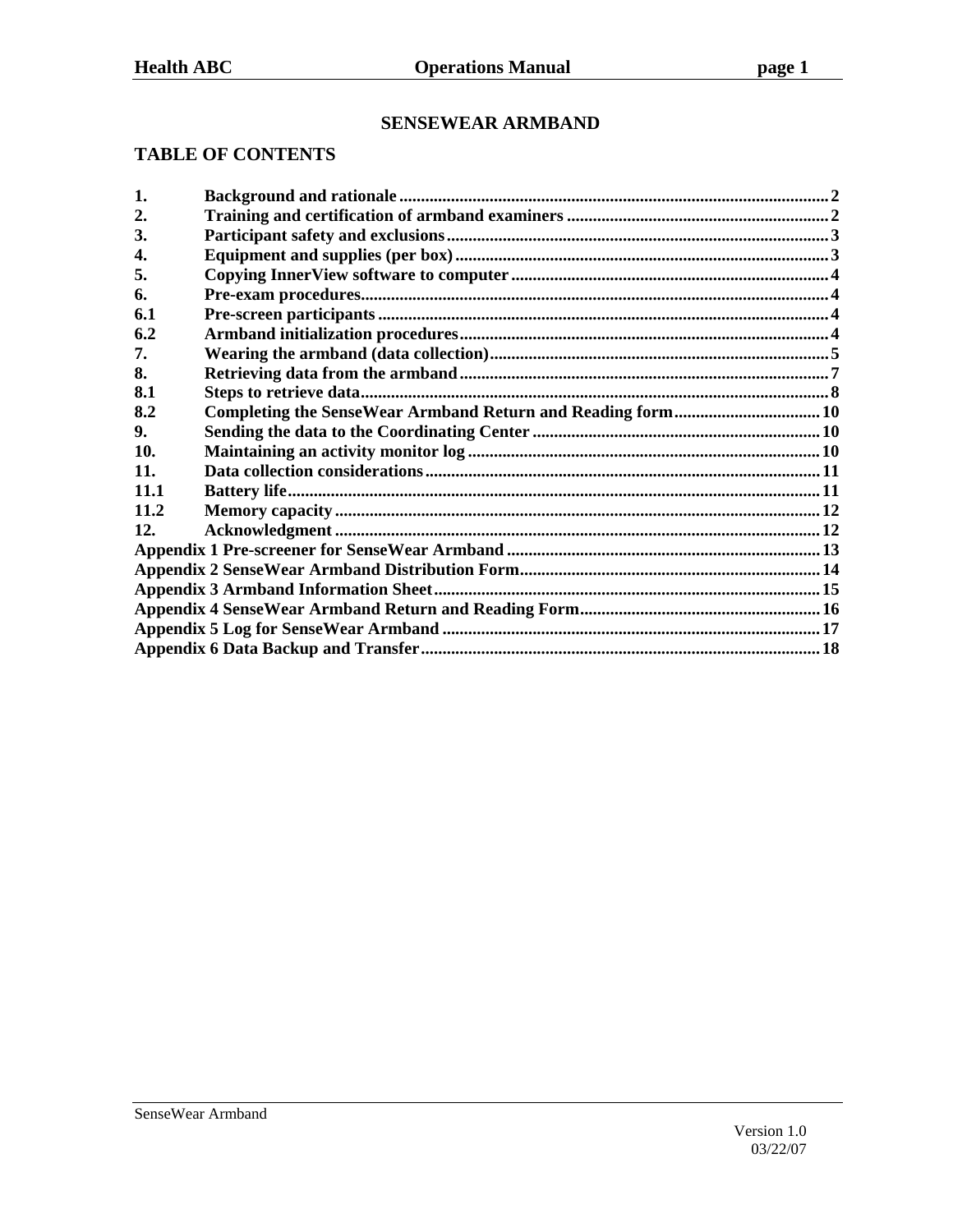#### **SENSEWEAR ARMBAND**

#### **1. Background and rationale**

The equipment that will be used for this study, the Body Monitoring System, includes an activity-based device called the SenseWear Pro® armband (BodyMedia Inc., Pittsburgh, Pa) which measures energy expenditure. The armband is a small comfortable device worn on the back of the upper arm and monitors various physiological and movement parameters. The activity monitor will be worn on the participant's upper right arm against the skin (at triceps level) for the 12-16 days between their first clinic visit (ingestion of doubly-labeled water) and their follow-up energy expenditure visit.

The device utilizes a unique combination of sensors that continuously gather the following data: movement, heat flow, skin temperature, ambient temperature, and galvanic skin response. Total energy expenditure (TEE), active energy expenditure (AEE), metabolic equivalents (METs), total number of steps, physical activity duration (PAA), sleep duration, and lying down, can all be calculated from the data the sensors gather. The Body Monitoring System and the SenseWear armband has been scientifically validated and has been used successfully by clinical and research departments worldwide.

#### **2. Training and certification of armband examiners**

Armband examiners charged with the responsibility of initializing, downloading, or any other handling of the armband will be required to meet performance standards that indicate an understanding of the InnerView software, the SenseWear armbands function, and cautions related to the armband's sensitive inner workings. Only examiners who meet these standards will be certified and approved to handle the armbands and instruct the participants.

Examiners will be required to attend a training session, or undergo local training by a certified technician. Training will consist of:

- 1. Overview of Operations Manual
- 2. Web-based training for initializing, wearing of the armband, and downloading/saving of files. Transfer of the armband data file to the Coordinating Center will also be shown but may not be required for each examiner (this requires a secure web site with limited access.) Each examiner involved with the armbands will be required to wear an armband for one over-night period. They will be required to download/save the file and print out the activity report, and discuss results. There will be a discussion of some common questions from participants, armband problems, battery problems, and other situations that may occur. Monthly armband conference calls are suggested.
- 3. Besides completing the web-based training, each examiner needs to successfully complete the following sequence three times: a) initialize the armband; b) wear the armband for 20 to 30 minutes; and c) download and save data from the armband. In addition, any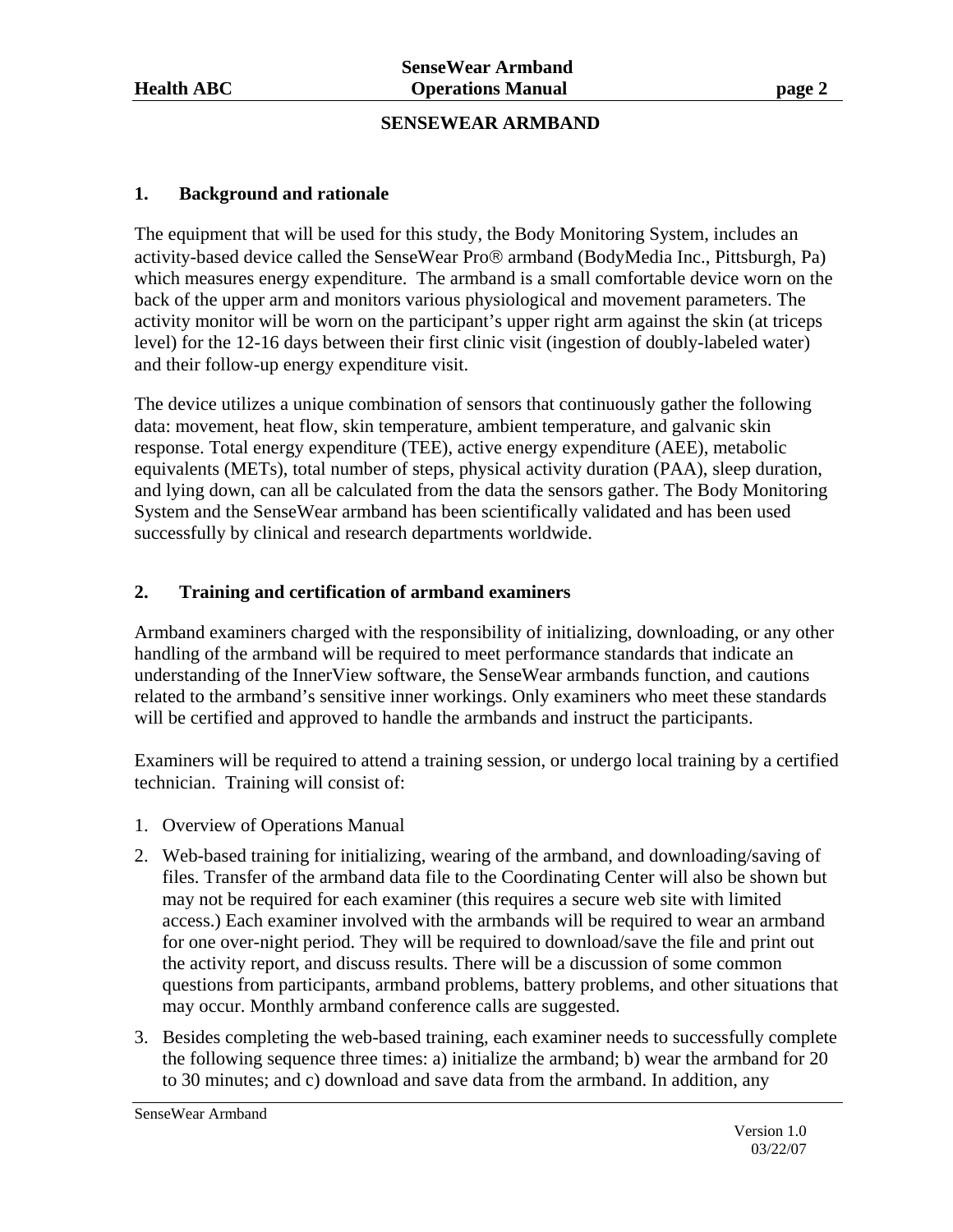examiners who will be uploading participant data files to the Coordinating Center need to upload at least three test data files for practice. The first time this sequence is completed, the three data collection forms (Prescreener for SenseWear Armband, SenseWear Armband Distribution form, and SenseWear Armband Return and Reading form) should be completed. Clinic project directors will be asked to notify the CC when all of their examiners have completed these training requirements.

#### **3. Participant safety and exclusions**

Participants in the energy expenditure substudy will be excluded under four general criteria (below):

- 1. Insulin using (dependent) diabetes mellitus
- 2. A requirement for supplemental oxygen
- 3. Blood transfusions, administration of blood products, or administration of intravenous fluids in excess of 500 mL in the week previous to the first energy expenditure visit or an expectation of same during the period between the first and second energy expenditure visit
- 4. Travel in excess of 200 miles away from home during week prior to energy expenditure visit 1 or an expectation of same during the period between visits 1 and 2.

Two extra exclusion criteria are needed for wearing the armbands.

- 1. Disability in the right arm (e.g., paralysis, amputation)
- 2. Participation in water recreation or sports (e.g., swimming, water aerobics) three or more times per week

There are additional precautions that should be communicated to the participant. These are included in the Information Sheet for participants (Appendix 3).

- 1. Do not over-tighten the armband while on your arm. If, at any time, you feel constriction or loss of circulation, simply loosen the adjustable strap and re-fasten to a more comfortable setting.
- 2. Do not immerse the armband in water. The armband should be removed for bathing and participation in water sports.

#### **4. Equipment and supplies (per box)**

- One Monitor SenseWear armband
- Two adjustable straps (normal and large) with velcro tabs (extra straps can be ordered)
- One USB cable
- Two AAA batteries (only needs one at a time)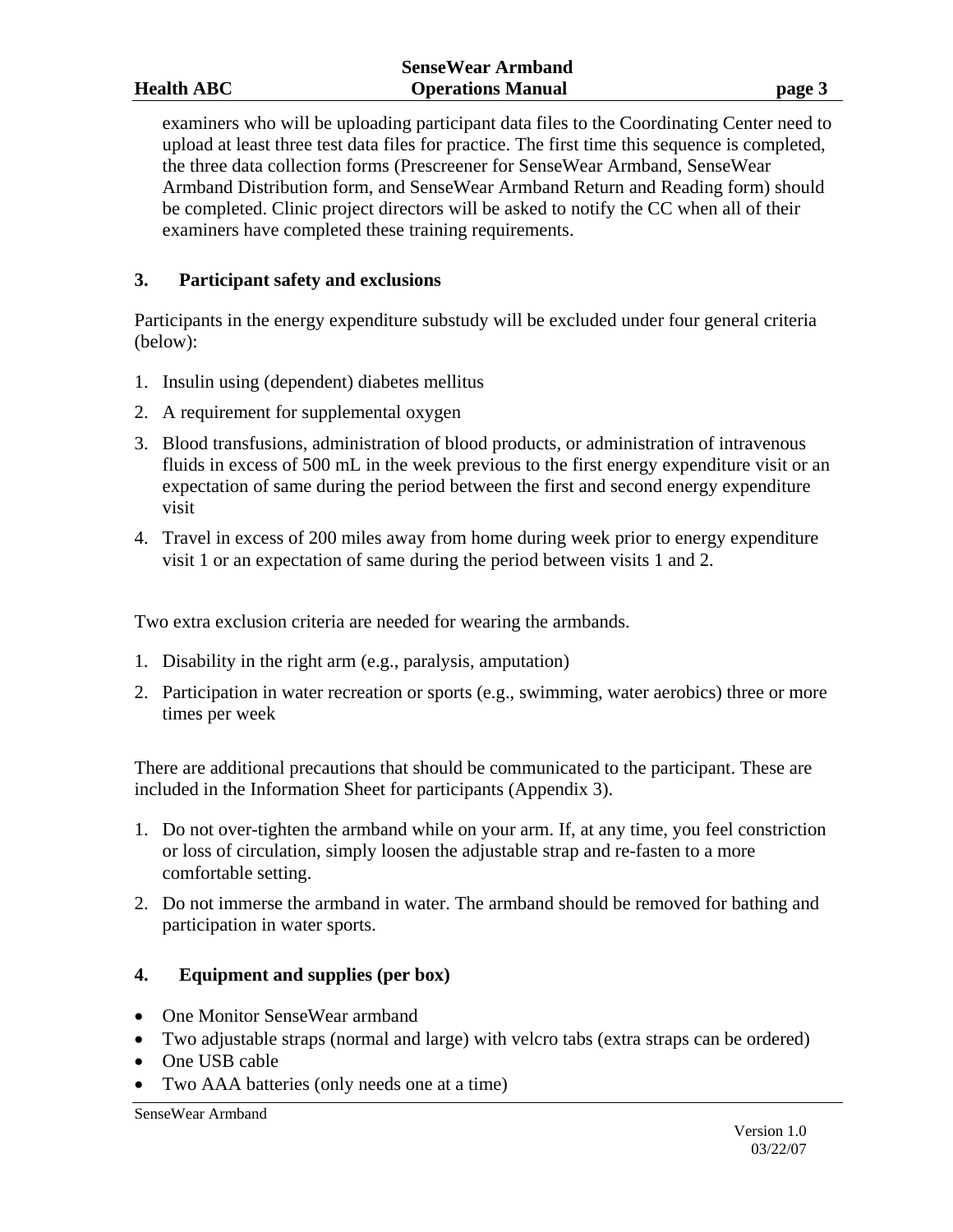- Getting Started Guide
- InnerView software with on-line help guide (used for initializing the armband and downloading data)

#### **5. Copying InnerView software to computer**

Each field center will receive an InnerView software CD that they can install on their clinic computer. A representative from BodyMedia will be available by telephone to support each field center to install the InnerView software.

#### **6. Pre-exam procedures**

#### **6.1 Pre-screen participants**

The Prescreener for Energy Expenditure will be administered before the participant comes into the clinic for their Year 10 clinic visit. The participant will have already been told about the armbands during the prescreening.

In addition, please administer the Pre-screener for SenseWear Armband to determine each participant's eligibility to wear the SenseWear armband.

#### **6.2 Armband initialization procedures**

We recommend that all armbands be checked once prior to use by participants. Examiners should initialize and wear each armband for approximately 30 min and then retrieve data to ensure the device is collecting data. Each armband should be cleared after being checked.

Participant's current height, weight, and enrollment ID# are required to initialize the armband. The following procedures should be followed for optimal armband use and output:

- 1. Prior to initialization, verify that the AAA battery in the armband is new. A new battery should be placed in the armband for each participant. Do NOT use rechargeable batteries.
- 2. Clean the device sensors with a soft cloth dampened with 70% isopropyl alcohol. Allow to dry for 5 to 10 minutes before wearing.
- 3. The adjustable straps should be hand washed with mild soap and water and air dried.
- 4. Connect one end of the USB cable to the armband and the other end to the computer. You should hear a beep which confirms a connection. If you do not hear a beep, press the button on the front of the device once.
- 5. Open InnerView program and check the box "Via USB Cable" (this should be the default).
- 6. Click on Configure SenseWear and then Retrieve Configuration.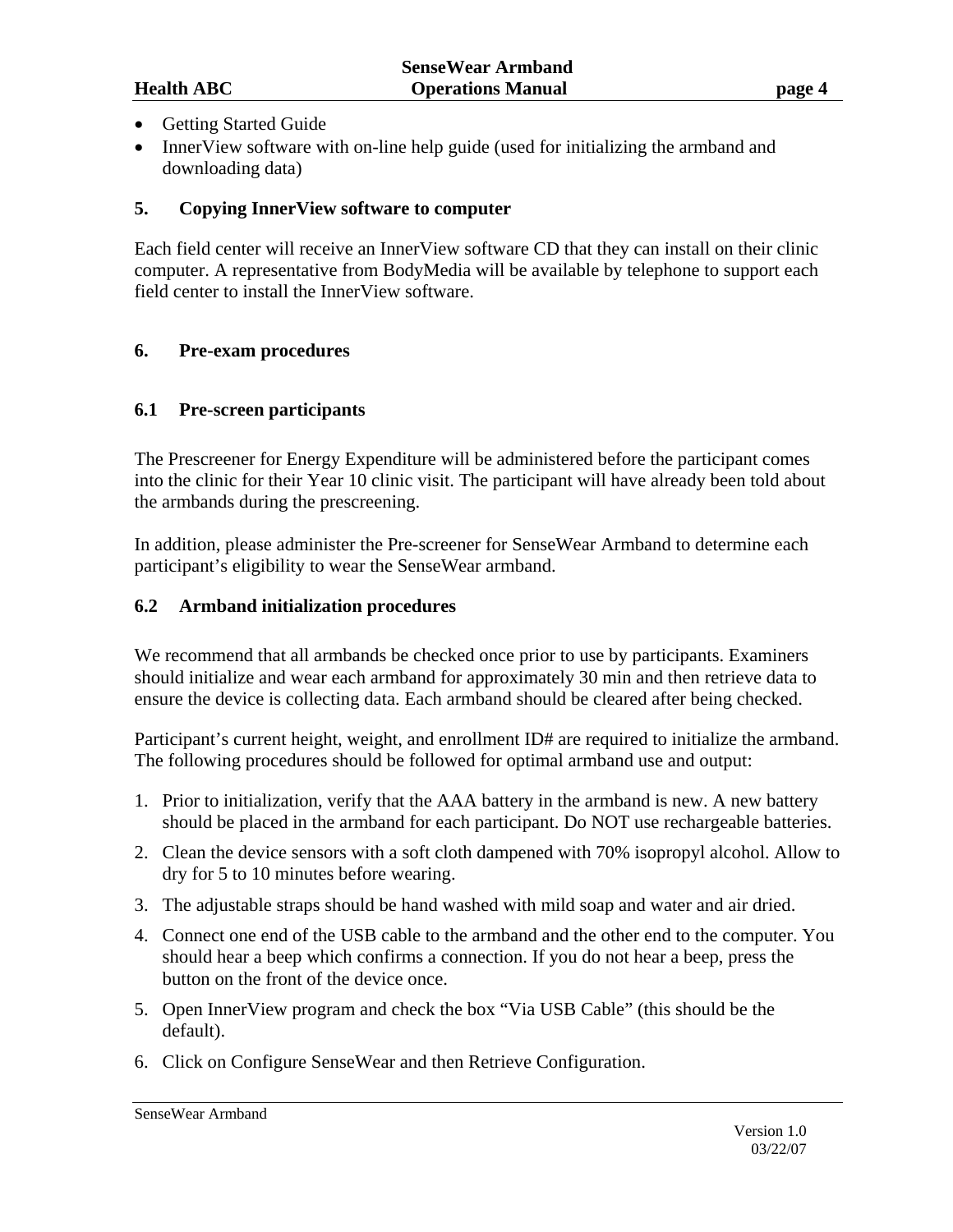- 7. SenseWear Parameters will pop up and possibly a warning that states the computer clock is out of sync with the armband clock. Confirm that computer clock is correct and then click Apply to update the armband clock.
- 8. Check that both Battery Life and Memory Available are 100%. If they are not at 100%, replace battery and clear the data and participant information from Sensewear armband. This can be done by clicking on "Clear Data & Subject Info" on the SenseWear Maintenance drop down menu.
- 9. Write down the participant's name and their armband serial number on the SenseWear Armband Distribution form. The serial number can also be placed on the front of the armband using a removable sticker (this will be a clinic-based decision).
- 10. Record the date and time the device was initialized on the SenseWear Armband Distribution form.
- 11. Click on Subject Info tab and enter participant's information. Participant ID + ACROSTIC should go in the Subject field (e.g., HB5000ABCD).
- 12. Click Apply and OK to finish initializing the device.

#### **Please note:**

The initialization procedure for the participant should take place as close as possible to the time the armband is given to the participant (within at most 5 hours). The initialization process should take less than 5 minutes per armband. We recommend completing the armband initialization as soon as possible after you have measured the participant's current height and weight.

#### **7. Wearing the armband (data collection)**

The participant will be instructed to wear the armband until they return for their follow-up energy expenditure visit (12 to 16 days after they receive the armband). Each participant should be oriented to procedures for wearing the armband. The armbands will be distributed at the participant's clinic visit. Place the armband on the participant at the same as you attach the other three monitors (ActiGraph, Actiheart, and Polar heart rate monitor).

At the visit, the participant will receive:

- SenseWear Armband
- Adjustable strap
- Information Sheet (Appendix 3)

The procedure for wearing the armband should be explained to the participant while they are in the clinic and any questions should be answered at that time. Items to be explained to the participant include: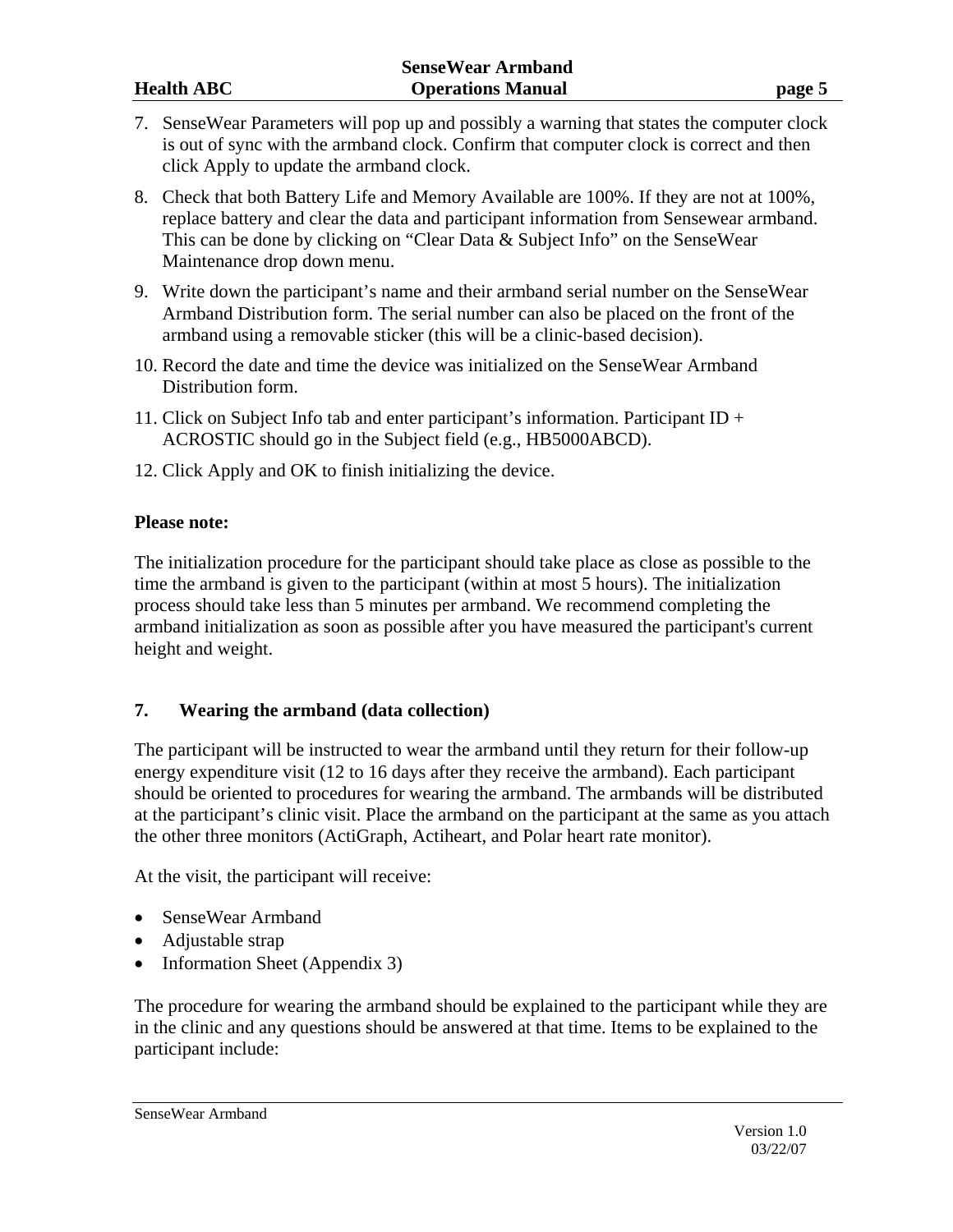- 1. Wearing the armband: The armband should be worn on the back of the upper **right** arm (the triceps muscle), touching the skin. The skin should be clean. The Timestamp button is located near the top of the device and should be facing up when positioned on the arm. Adjust the strap so that it fits on the arm comfortably, and then secure the oval pull-tab. Ensure that the sensors maintain continuous contact with the skin at all times and that the armband does not slide off the arm. Be careful not to secure it too tightly. Once it fits comfortably you will not need to readjust the strap. The armband should be worn at **all** times except when bathing or performing water sports. If the participant absolutely refuses to wear it while sleeping, ask them to continue wearing it while awake.
- 2. Making sure the armband is on and working: There is no on/off button on your armband. When the device makes secure contact with the arm, it automatically performs a "turning" on" sequence. This may take up to 5 minutes for some people.

The "turning on" sequence is as follows:

- Welcome: Four distinct notes descending in tone (do-de-do-deet). This sound indicates the armband has made contact with the skin.
- Warming Up: Two-second vibration. The participant will feel a series of light vibrations as it settles to the body.
- Ready: Three notes (de-de-deet). This sound indicates that the armband is collecting data.
- In order to check if the armband is working properly, press and hold the Time-stamp button until you here the three note sound (de-de-deet). This means the device is working properly.
- Once activated, the device will start collecting data while on the participant's arm and will only stop collecting data when removed. Once put back on the participant's arm the device will resume collecting data.

#### **Please note:**

Write down the time the device was activated on the SenseWear Armband Distribution form (this is the time the device performs the "turning on" sequence once it has been placed on the participant's arm).

- 3. While wearing the armband: If the armband beeps and vibrates occasionally the participant should not worry about it; however, if it beeps and vibrates often, the armband strap should be tightened a bit.
- 4. Removing the armband: The armband can be simply slid on and off (again no need to adjust the band). The device should be removed when bathing and/or during water sports (such as swimming or water aerobics). This is to avoid damaging the device. It is also advised to remove the armband one hour for every 24 hours worn. Make sure both your arm and the sensors are cleaned daily, especially after vigorous exercise. To clean the sensors wipe with a soft damp cloth. If a rash develops where the armband comes into contact with the skin, the participant should immediately discontinue use. If the participant does not want to wear it while sleeping have them continue wearing it while awake.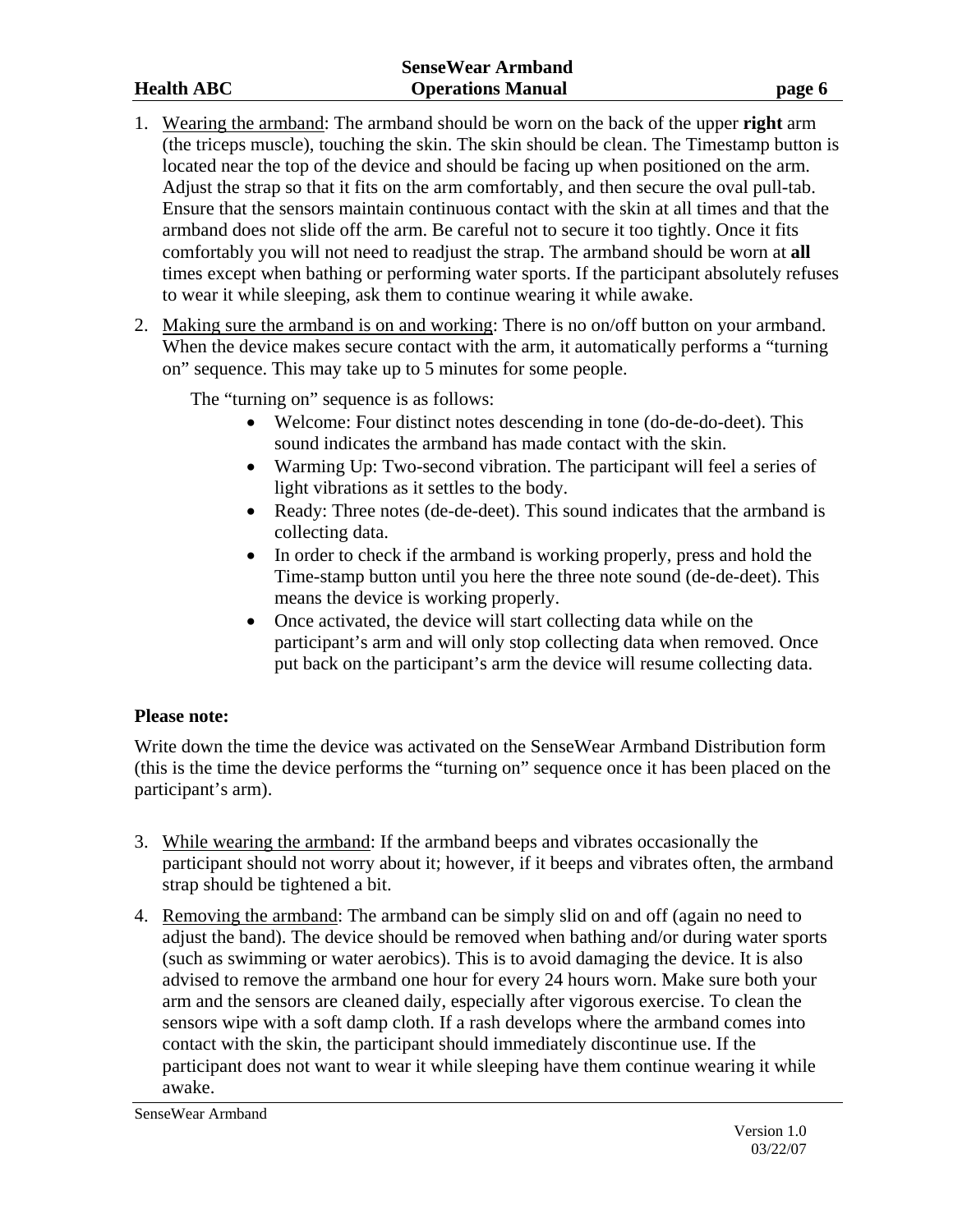5. Things to note:

- If the "memory" light on the armband is red this means the memory is full. The data should be retrieved.
- If the "battery" light on the armband is red this means the battery is very low. Battery should be replaced. We are not asking participants to replace the battery. If the battery life expires while they are wearing it, that is OK. Examiners will retrieve the data that was collected.
- 6. A summary of the above information with critical points should be provided to the participant. An example of an information sheet can be found in Appendix 3. The information sheet should be reviewed with the participant before they take it home with them. The sheet will provide them with a phone number to call should they have further questions after leaving the clinic.

The armband should be collecting data when the participant puts it on at their clinic visit. The participant will be wearing the armband the day of their visit, so that they get used to wearing it. At first, the participant will likely be very conscious of the device and will be more inclined to alter activity or fidget with it. However, the participant's awareness of the armband will likely diminish within about a day, so the measurement bias will be minimized.

#### **8. Retrieving data from the armband**

When an armband is returned after a participant has worn it for the specified time, the data needs to be downloaded from the device to the clinic computer.

If the armband did not collect data, a message will pop up when trying to retrieve the data that states no data was collected. If this occurs, the armband needs to be checked to see if it is working properly. A staff member can wear the armband for 30 minutes to see if data is being collected. If the monitor does not seem to be working, please contact Dawn Mackey at the Coordinating Center.

Dawn Mackey San Francisco Coordinating Center 185 Berry Street, Lobby 4, Suite 5700 San Francisco, CA 94107-1762 Email: dmackey@sfcc-cpmc.net Phone: 415.600.7429 Fax: 415.514.8150

If the armband collected any data, then it needs to be saved and sent as a .swd file (this is the default file extension) to the Coordinating Center for analysis.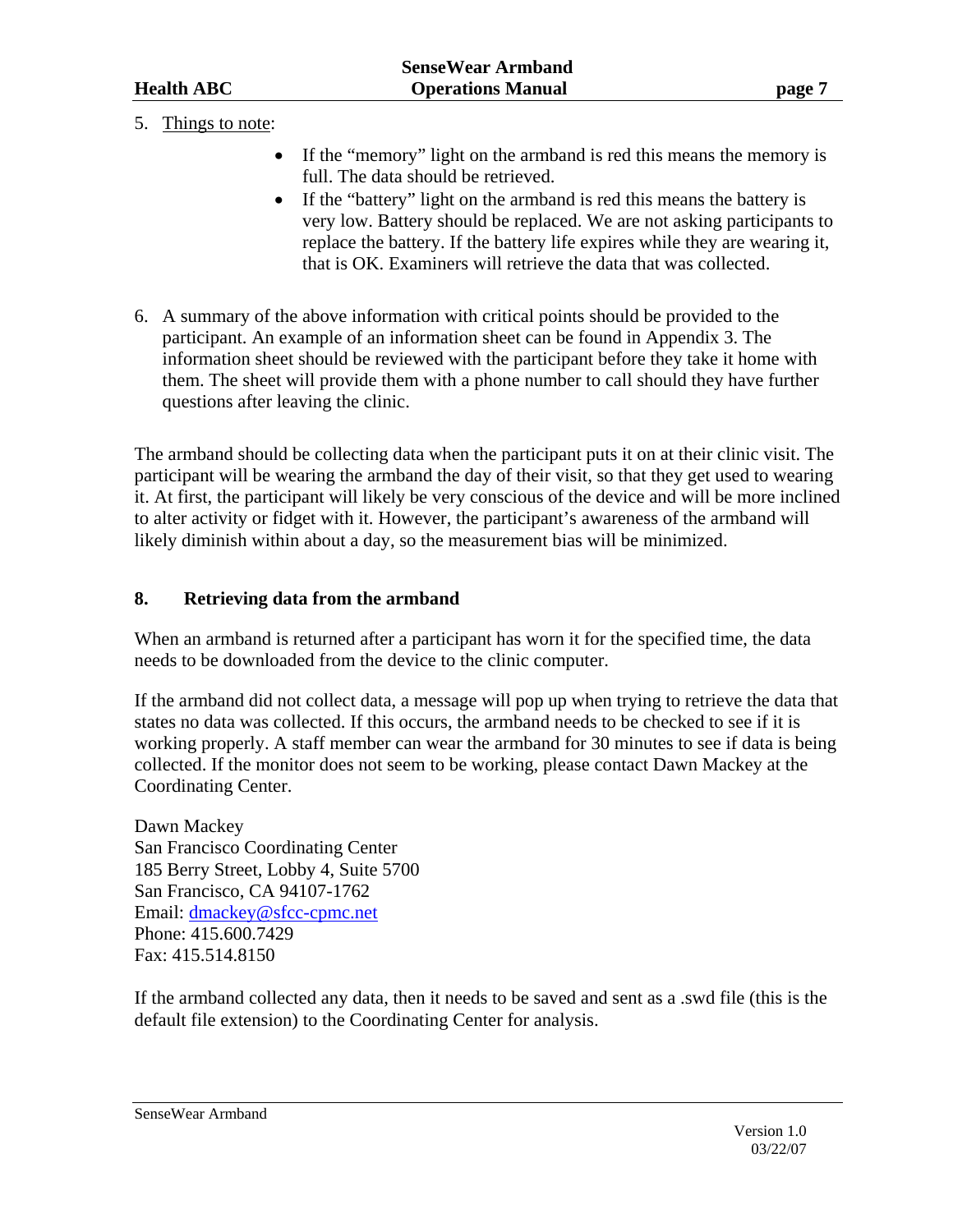#### **8.1 Steps to retrieve data**

To retrieve data:

- 1. Press the Timestamp/Status button (blue button on top front of armband). If the battery light blinks green or amber, proceed with data retrieval. **If the battery light blinks red, replace the battery and then proceed with data retrieval (see Section 11.1).**
- 2. Connect armband to the computer using the USB cable (similar to what was done when initializing the device).
- 3. Double click on the armband icon on your desktop to open InnerView software.
- 4. Click "Retrieve SenseWear Data." Click "Via USB Cable." Click "Retrieve."
- 5. Unclick the box "Clear SenseWear for next use." We want to be sure the data is correct and saved properly before we clear the device.
- 6. Name and save file as "HealthABCIDAcrostic" (using the ID and Acrostic of the participant who most recently wore the armband, e.g., HB5000ABCD). Save with the extension .swd.

Once data is saved, a screen will appear that summarizes the armband information. Look at this file and make sure the participant ID and Acrostic are correct (matches the participant who wore the armband), that the number of days are correct, that the armband collected data (if data was not collected a message will pop up), and that the start and end times are correct.

Generate an activity report by clicking on the 'Generate Report' tab at the bottom of the screen. A sample report is shown below. Print a copy of the report for the participant and keep a copy of this report in the participant's chart. You d**o not** need to save the report on the computer.

Once the data file has been saved the armband can be cleared by going to the drop down list at the top of the screen under SenseWear Maintenance and clicking on "Clear Data & Subject Info."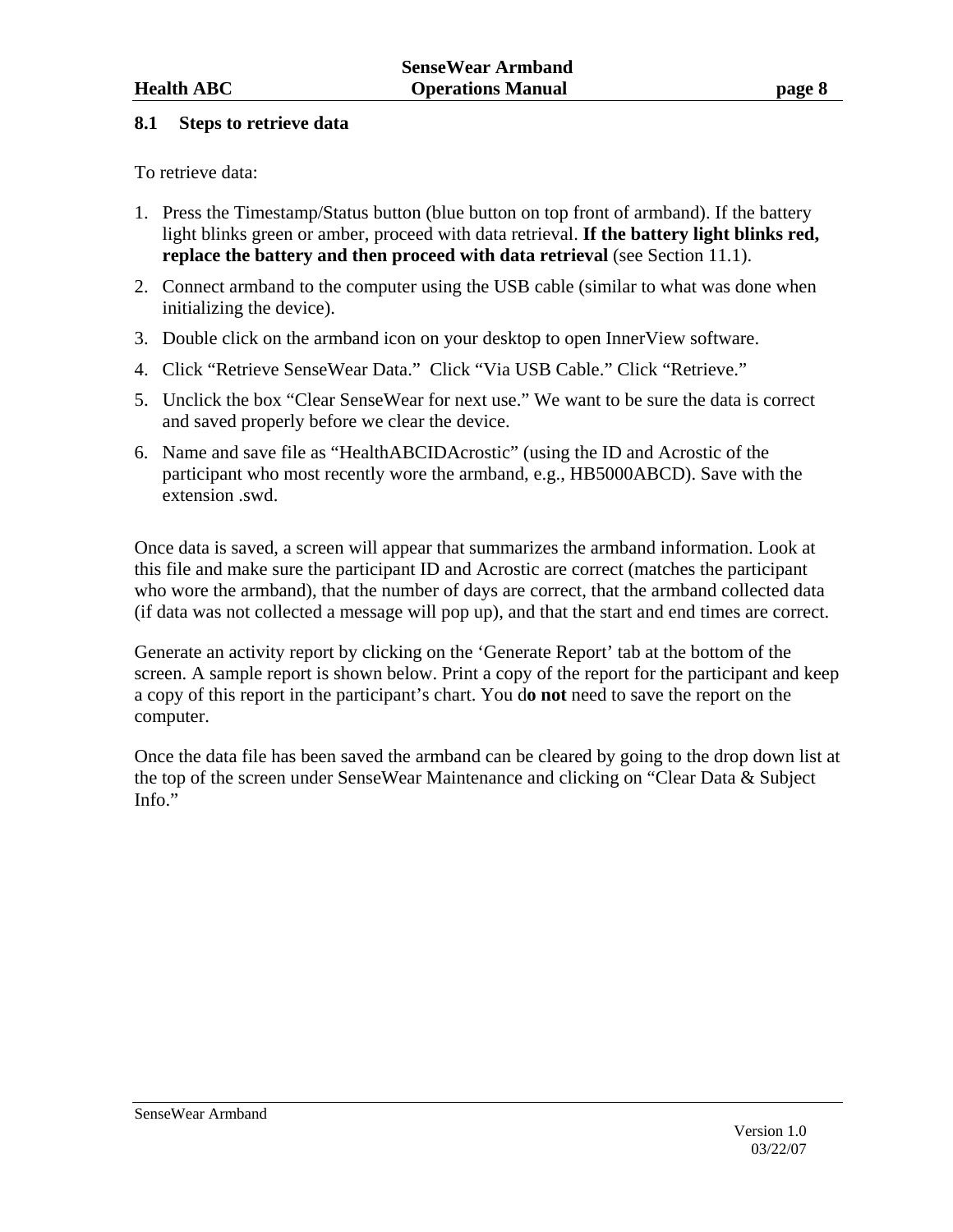#### A sample activity report:



\* Partial Day. Value is not representative of a 24-hour timeframe.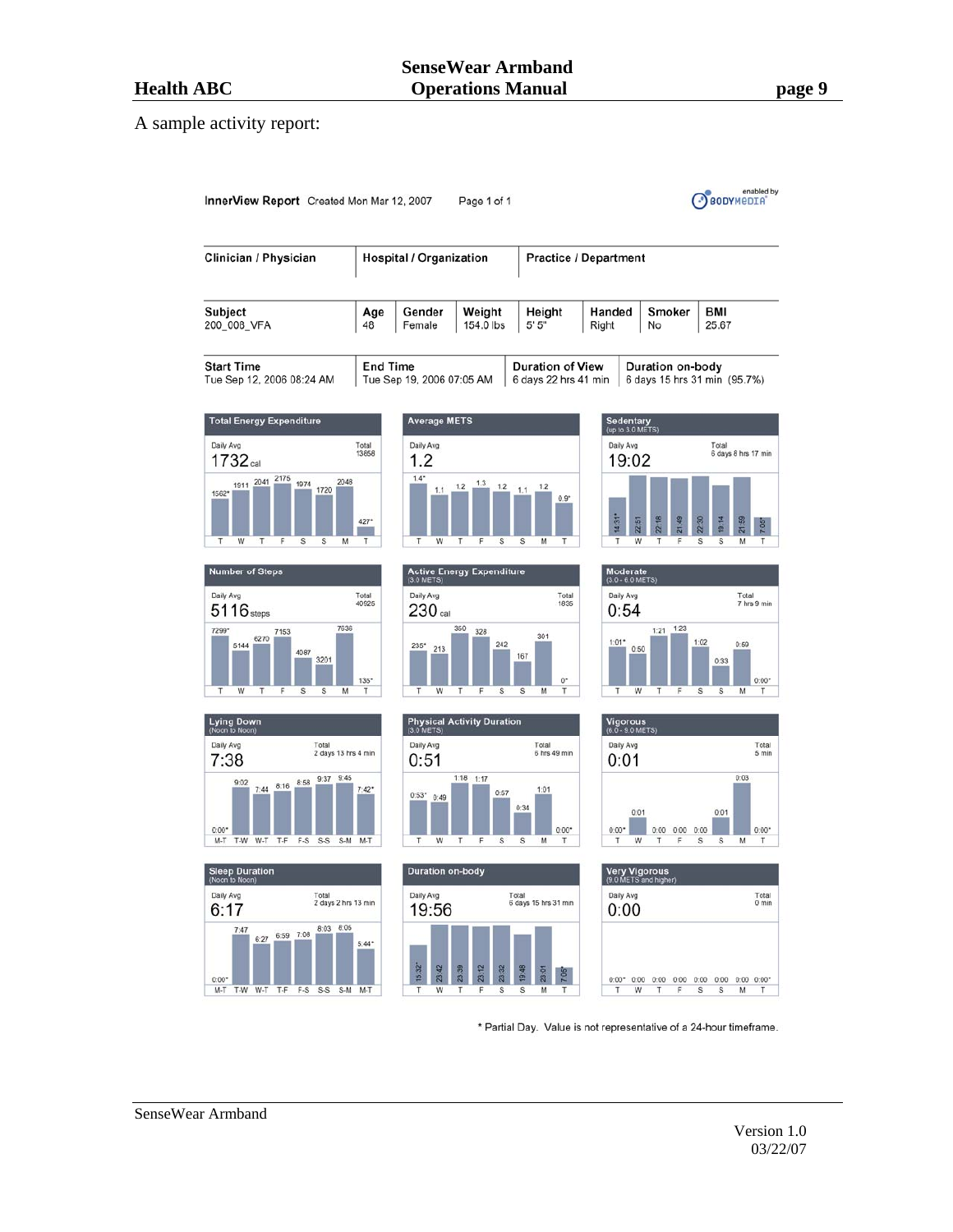#### **8.2 Completing the SenseWear Armband Return and Reading form**

Record on the SenseWear Armband Return and Reading form the:

- 1. Date the participant returned the armband to the clinic.
- 2. Number of days and hours the armband was collecting data. This information is shown on the activity report under the heading "Duration of View." Round times to the nearest hour. For example, 12 days, 3 hours, and 15 minutes would be recorded as 12 days, 3 hours, while 10 days, 5 hours, and 49 minutes would be recorded as 10 days, 6 hours.

#### **9. Sending the data to the Coordinating Center**

At the end of each month, upload all data files from that month, regardless of the amount of data collected, to the Coordinating Center at the Neoteris website. There will be one data file (.swd) per participant, and you will have to upload one file at a time. To help stay organized, you may wish to create separate directories on your clinic computer for each month (e.g., March, April, May). At the end of each month you can upload all of the files in that month's directory. See Appendix 6 for uploading instructions.

Retain a copy of each file on the clinic computer hard drive until you receive notification from the Coordinating Center that it is ok to delete the file.

If the wrong ID and/or Acrostic were used in the Subject Field (when initializing the device) or when naming the file, please email Dawn Mackey (dmackey@sfcc-cpmc.net) at the Coordinating Center to let her know this happened. Please provide her with the correct ID# and/or Acrostic, and she will take care of it.

#### **Please note**

For the first week, upload all data files at the end of the week so that the Coordinating Center can check the data.

#### **10. Maintaining an activity monitor log**

A log should be maintained at the clinic so that the location of the armbands is known at all times. An example log is included in Appendix 5; it can be modified as individual clinics see necessary. A serial number for each armband can be found when initializing the device. This should be used as the Armband ID.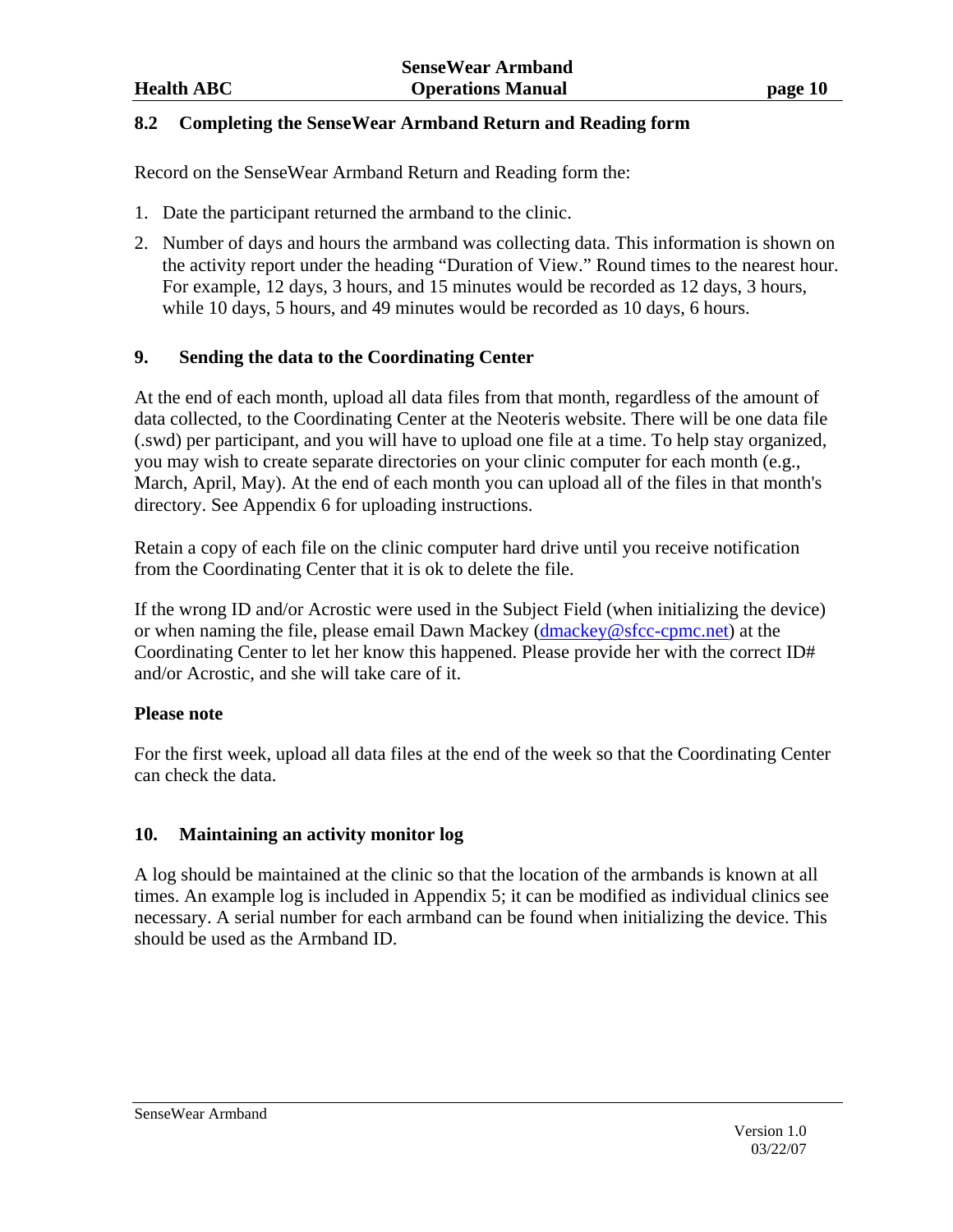#### **11. Data collection considerations**

#### **11.1 Battery life**

A new AAA battery can collect up to 14 days of continuous data (24/7). The battery life is typically reduced under colder conditions. A new battery should be placed in the device for each participant. Do not use rechargeable batteries.

To check the status of the battery, press the Timestamp/Status button. The following sequences will occur:

- Green (solid) = More than 24 hours of battery life remains.
- Amber (flashing)  $=$  Less than 24 hours of battery life remains.
- Red (flashing) = Battery life is very low and the armband will not collect data. Change the battery before continuing use.

We recommend that participants DO NOT press the Timestamp/Status button, but examiners may press the Timestamp/Status button to check the status of the battery.

When you push the Timestamp/Status button on the armband and both the battery level and memory level are OK, it will play the A-OK sequence, which can best be described as a series of three notes (de-de-deet) the first two of which are the same note, followed by a third ascending note. This sequence of notes is also accompanied by a short vibration, and then both green lights will flash.

When you push the Timestamp/Status button on the armband and the battery level is low, it will play the battery LOW sequence, which can best be described as a series of two notes repeated three times in an alarm fashion (de-do de-do de-do). This sequence of notes is also accompanied by a short vibration, and the battery light will flash yellow.

When you push the Timestamp/Status button on the armband and the battery level is insufficient to power the device, it will play the battery OUT sequence, which can best be described as a series of two notes repeated three times in an alarm fashion (de-do de-do dedo). This sequence of notes is also accompanied by a short vibration, and the battery light will flash red.

When there is less than 24 hours of battery life remaining, the armband will produce a subtle vibration and sound to alert the user. When the battery is too low to operate, the alert will become more urgent, but only last for a few seconds.

When a participant returns an armband, the examiner should press the Timestamp/Status button. If the battery light blinks green or amber, the examiner can proceed with data retrieval. **If the battery light blinks red, the examiner should replace the battery prior to retrieving data.**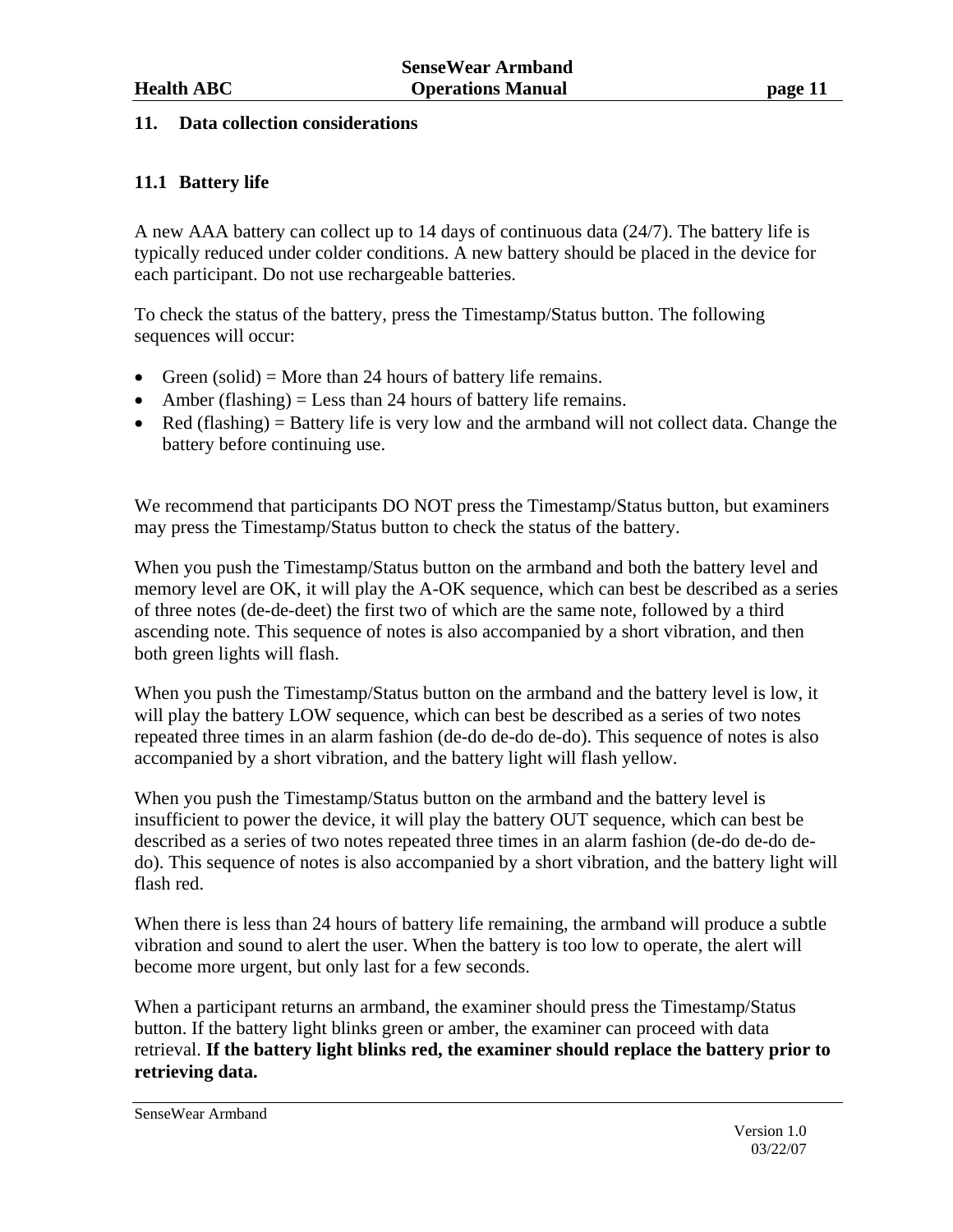To replace the battery, lift and rotate the top hatch counterclockwise. Remove the drained AAA battery and replace it with a new AAA battery immediately. **Once you remove the AAA battery, you have 30 seconds to replace it with the new one. Failure to do so may lead to loss of data.**



#### **11.2 Memory capacity**

Under default configurations, the armband has approximately 20 days of data collection memory. To check the memory status, remove the armband and press the Timestamp/Status button. The light above the word "memory" will turn on as follows:

- Green (solid) = More than 24 hours of memory remains.
- Amber (flashing)  $=$  Less than 24 hours of memory remains.
- Red (flashing) = Available memory is low and the armband will not collect data. Retrieve data before continuing use.

We recommend that participants DO NOT press the Timestamp/Status button, but examiners may press the Timestamp/Status button to check the status of the memory.

When there is less than 24 hours of memory life remaining, the armband will produce a subtle vibration and sound to alert the user. When the memory is full, the alert will become more urgent, but only last a few seconds.

#### **12. Acknowledgment**

The material in this document was modified from the Osteoporosis in Men (MrOS) Study. Stephanie Harrison created the original manual of operations for the MrOS Study.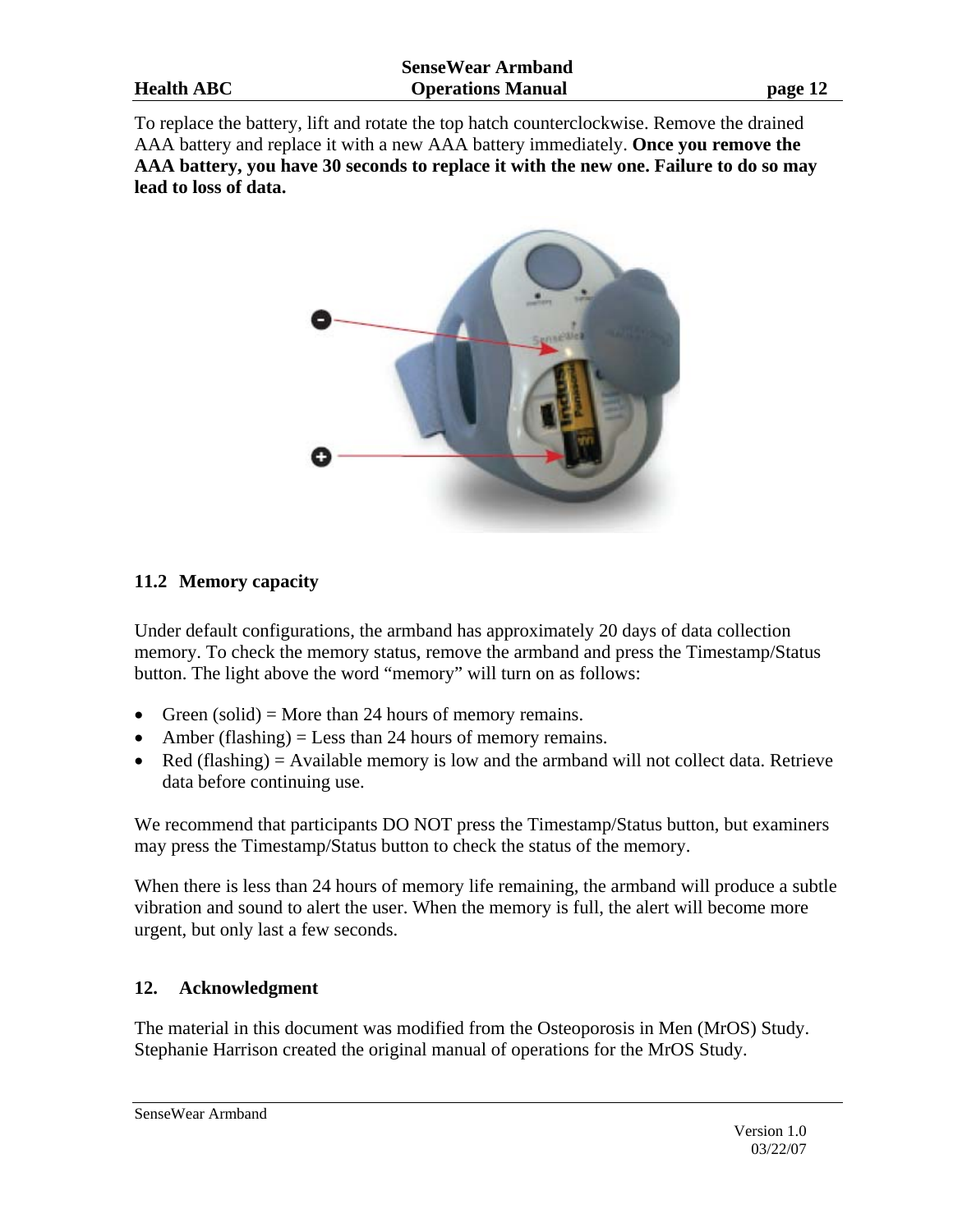### **Appendix 1 Pre-screener for SenseWear Armband**

| Health | Date Form Completed<br>HABC Enrollment ID # Acrostic<br>Staff ID#<br>Year<br>Month<br>Day                                                                                                        |
|--------|--------------------------------------------------------------------------------------------------------------------------------------------------------------------------------------------------|
|        | <b>PRE-SCREENER FOR SENSEWEAR ARMBAND</b>                                                                                                                                                        |
| 1.     | What is your?<br><b>First Name</b><br>Last Name<br>M.I.                                                                                                                                          |
| 2.     | Does the participant have any disability in their right arm, such as paralysis or amputation?<br>O Yes<br>O No<br>NOT eligible. Go to Question #6.                                               |
| 3.     | Do you swim or do water aerobics three or more times per week?<br>O Don't know<br>O Refused<br>O Yes<br>O No<br>NOT eligible. Go to Question #6.                                                 |
| 4.     | Do you have a surgically implanted defibrillator (a defibrillator is a device that jump starts your<br>heart to bring it back to a normal rhythm)?<br>O Yes<br>O No<br>O Don't know<br>O Refused |
|        |                                                                                                                                                                                                  |
| 5.     | Do you have a surgically implanted heart pacemaker that helps to control your heart rhythm?<br>O Yes<br>O Don't know<br>O No<br>O Refused                                                        |
| 6.     | Is participant eligible to wear the SenseWear armband?<br>O No<br>O Yes                                                                                                                          |
|        | <b>Complete SenseWear Armband</b><br><b>Distribution Form.</b>                                                                                                                                   |
|        |                                                                                                                                                                                                  |
|        | Year 10 Prescreener for SenseWear Armhand                                                                                                                                                        |

Version 1.0, 3/9/07

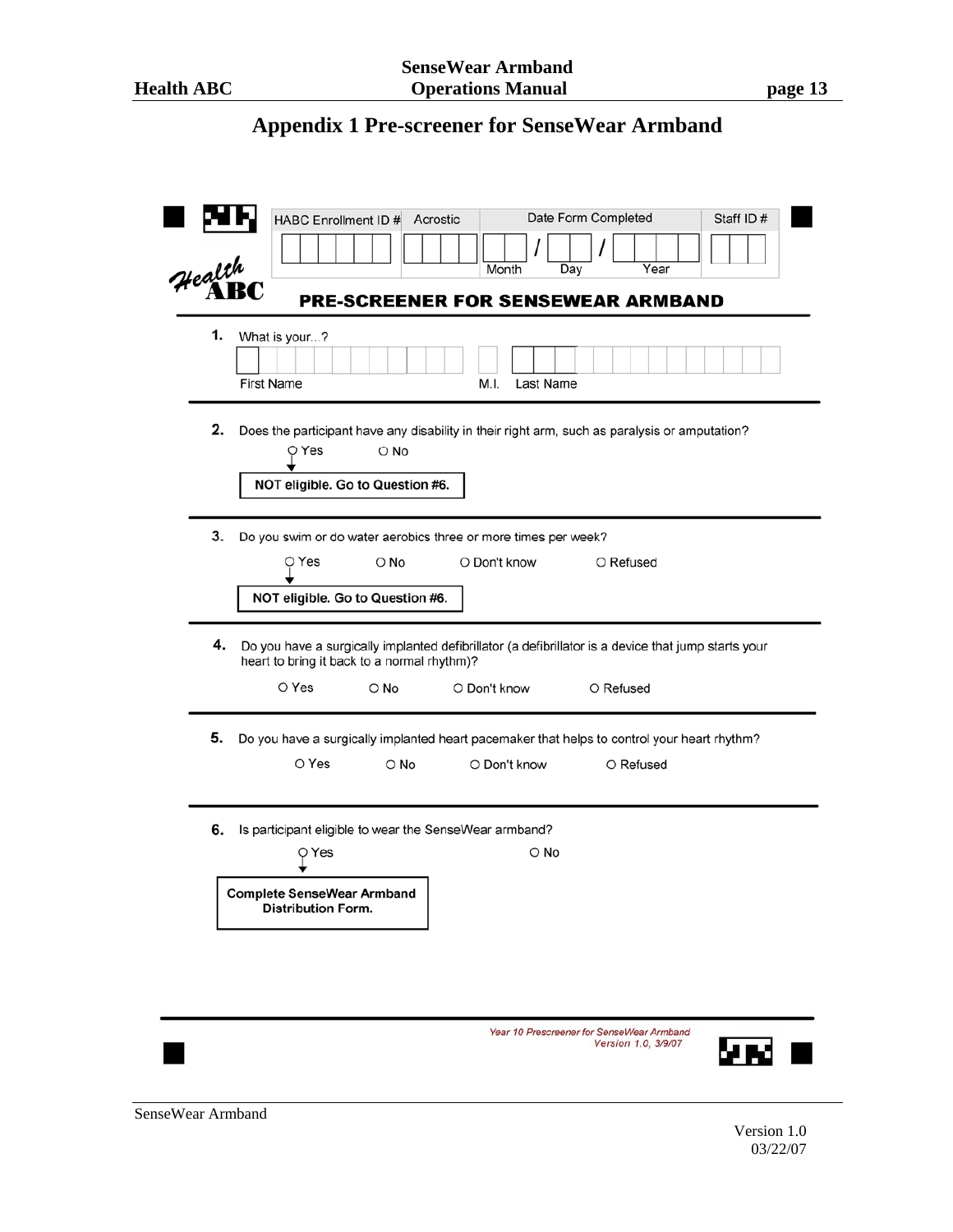## **Appendix 2 SenseWear Armband Distribution Form**

| Health                            |                                                                                     | Year<br>Month<br>Day<br><b>SENSEWEAR ARMBAND DISTRIBUTION</b>                                                                                                                                                                                                 |  |
|-----------------------------------|-------------------------------------------------------------------------------------|---------------------------------------------------------------------------------------------------------------------------------------------------------------------------------------------------------------------------------------------------------------|--|
| 1.<br>What is your?<br>First Name |                                                                                     | Last Name<br>M.I.                                                                                                                                                                                                                                             |  |
|                                   | 2. Did the participant receive an armband?<br>O Yes<br>Please record serial number: | Q No<br>Why didn't participant receive an armband?<br>(Note: Mark all that apply.)<br>O Participant refused<br>O Cognitive impairment<br>O Physical/medical problem<br>(Please specify:<br>O No device available/schedule problem<br>O Other (Please specify: |  |
| Month                             | 3. Date and time the armband was initialized:<br>Day<br>Year                        | O am<br>O pm<br>Hours<br>Minutes                                                                                                                                                                                                                              |  |
|                                   | 4. Time armband was activated:<br>Hours                                             | O am<br>O pm<br>Minutes                                                                                                                                                                                                                                       |  |
|                                   |                                                                                     |                                                                                                                                                                                                                                                               |  |
|                                   |                                                                                     |                                                                                                                                                                                                                                                               |  |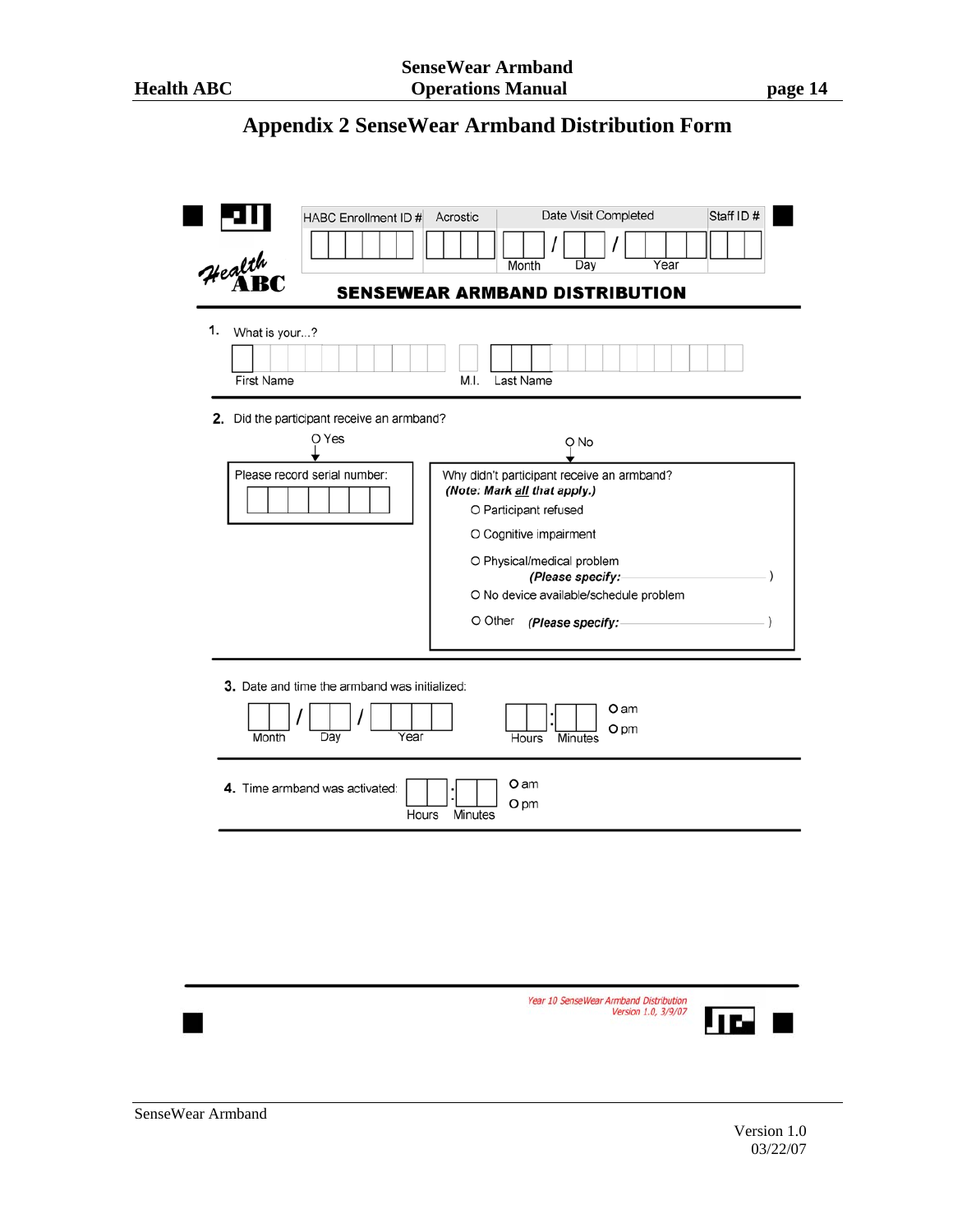#### **Appendix 3 Armband Information Sheet**

# **SenseWear Armband Information Sheet** The armband will go on your right upper arm held in place by Velcro strap. Once the straps fits your arm comfortably there is no need to readjust, simply slide it on and off your arm.

Step 1

Step<sub>2</sub>

Make sure small circle is facing up.



Slip armband over your hand.



This is how it should look when it's on the right way!

- $\Box$  The armband should be worn at all times, except when bathing or participating in water sports. In addition, you can remove the armband for one hour a day if you wish.
- $\Box$  Clean the armband with a soft damp cloth after exercise that causes your arm to sweat. Make sure arm is clean and free of lotion or other products at this time.
- $\Box$  The armband will activate when in contact with your arm. This activation may take up to 5 minutes. You will know it is on when you hear four beeps, feel a two second vibration, and then hear another three beeps. The device will stop collecting data when removed and start up again this same way when placed back on your arm.
- $\Box$  Do not worry if armband beeps and vibrates occasionally; however, if this happens often, then the armband should be tightened a bit.
- $\Box$  Please do not open the tab on the front of the armband.
- $\Box$  You will wear the armband home from your visit.
- $\Box$  Please wear your armband to your follow-up appointment.

#### Contact Information: If you have questions about wearing the armband please call: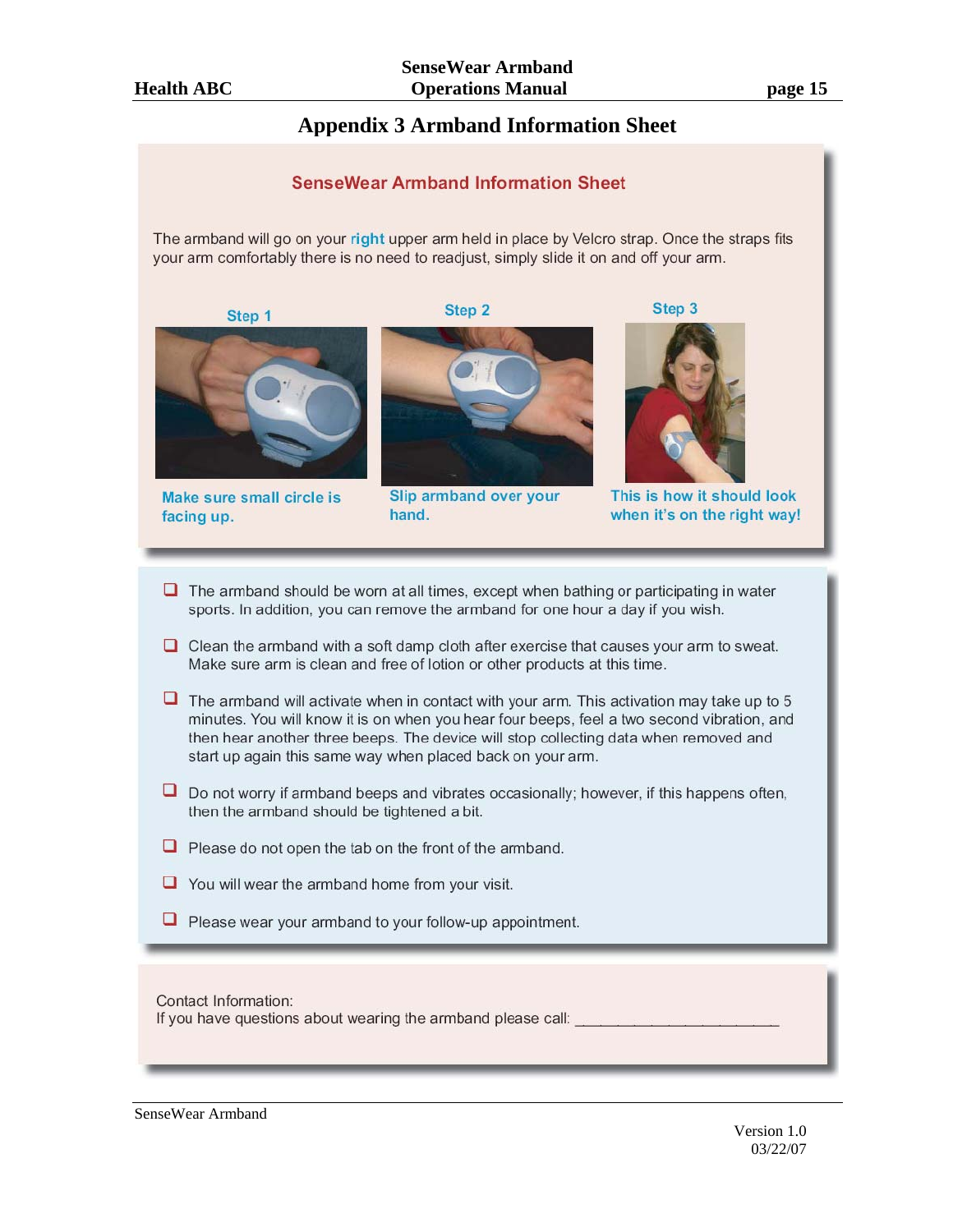## **Appendix 4 SenseWear Armband Return and Reading Form**

|    | <b>SENSEWEAR ARMBAND RETURN AND READING</b>                                                                                                                                                                                                   |
|----|-----------------------------------------------------------------------------------------------------------------------------------------------------------------------------------------------------------------------------------------------|
| 1. | What is your?<br><b>First Name</b><br>Last Name<br>M.I.                                                                                                                                                                                       |
|    | 2. Date participant returned armband to clinic:<br>Year<br>Day<br>Month                                                                                                                                                                       |
|    | 3. What was the number of days and hours the armband was collecting data?<br>(Examiner Note: After retrieving the data from the armband, generate an activity report,<br>and record days and hours as seen on the "Duration of View" screen.) |
|    | Hours (Round to the nearest hour.)<br>Days                                                                                                                                                                                                    |
|    |                                                                                                                                                                                                                                               |
|    |                                                                                                                                                                                                                                               |
|    |                                                                                                                                                                                                                                               |
|    |                                                                                                                                                                                                                                               |
|    |                                                                                                                                                                                                                                               |
|    |                                                                                                                                                                                                                                               |
|    |                                                                                                                                                                                                                                               |
|    |                                                                                                                                                                                                                                               |
|    |                                                                                                                                                                                                                                               |

03/22/07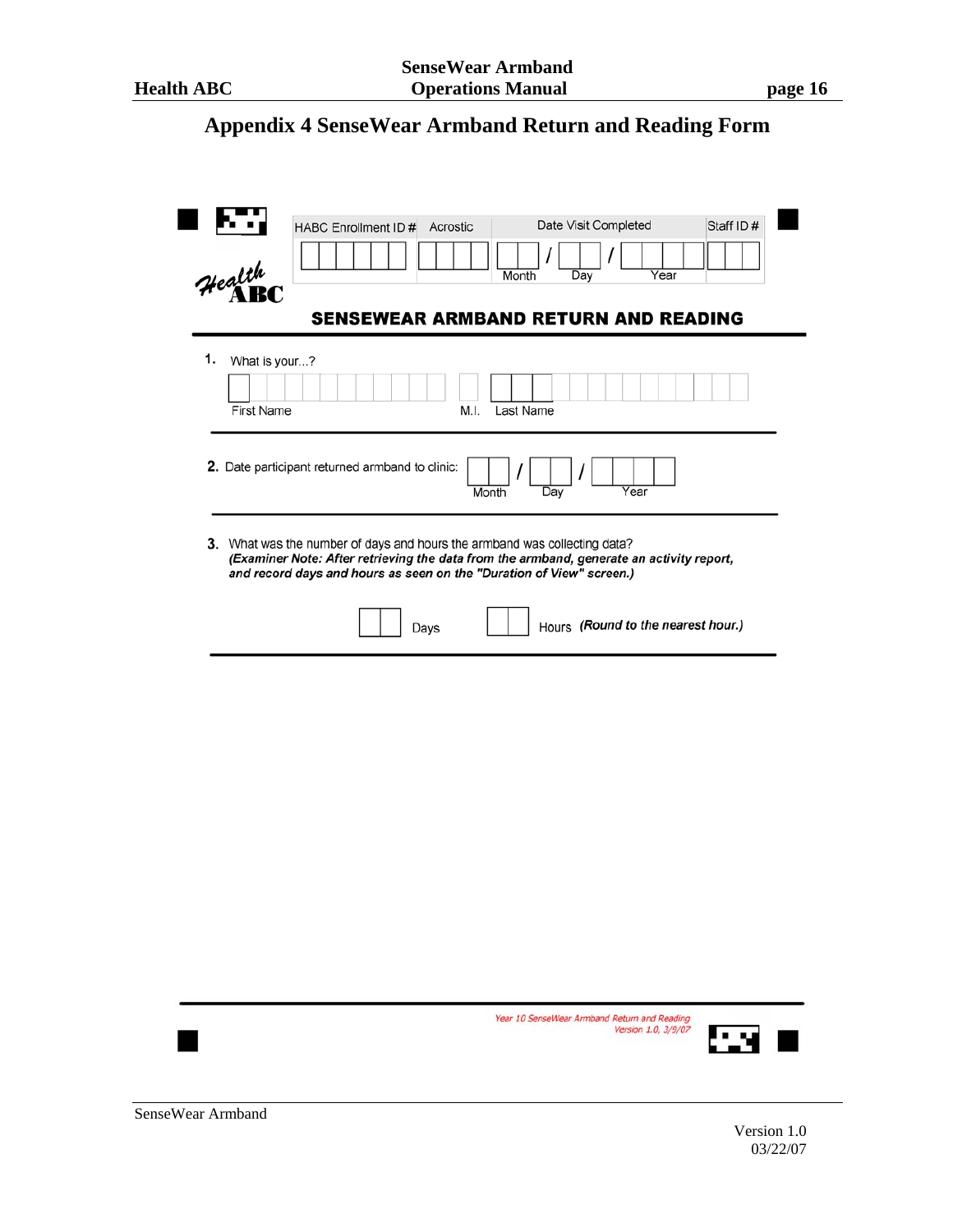## **Appendix 5 Log for SenseWear Armband**

### **Armband ID \_\_\_\_\_\_\_\_\_\_\_\_\_**

| <b>Armband</b><br>ID | <b>Date</b><br><b>Initialized</b> | <b>Initialized</b><br>By | <b>ID/Acrostic</b> | <b>Date</b><br><b>Downloaded</b> | <b>Downloaded</b><br>$\mathbf{By}$ | <b>Date</b><br><b>Cleared</b> | <b>Cleared</b><br>$\overline{\mathbf{By}}$ |
|----------------------|-----------------------------------|--------------------------|--------------------|----------------------------------|------------------------------------|-------------------------------|--------------------------------------------|
|                      |                                   |                          |                    |                                  |                                    |                               |                                            |
|                      |                                   |                          |                    |                                  |                                    |                               |                                            |
|                      |                                   |                          |                    |                                  |                                    |                               |                                            |
|                      |                                   |                          |                    |                                  |                                    |                               |                                            |
|                      |                                   |                          |                    |                                  |                                    |                               |                                            |
|                      |                                   |                          |                    |                                  |                                    |                               |                                            |
|                      |                                   |                          |                    |                                  |                                    |                               |                                            |
|                      |                                   |                          |                    |                                  |                                    |                               |                                            |
|                      |                                   |                          |                    |                                  |                                    |                               |                                            |
|                      |                                   |                          |                    |                                  |                                    |                               |                                            |
|                      |                                   |                          |                    |                                  |                                    |                               |                                            |
|                      |                                   |                          |                    |                                  |                                    |                               |                                            |
|                      |                                   |                          |                    |                                  |                                    |                               |                                            |
|                      |                                   |                          |                    |                                  |                                    |                               |                                            |
|                      |                                   |                          |                    |                                  |                                    |                               |                                            |
|                      |                                   |                          |                    |                                  |                                    |                               |                                            |
|                      |                                   |                          |                    |                                  |                                    |                               |                                            |
|                      |                                   |                          |                    |                                  |                                    |                               |                                            |
|                      |                                   |                          |                    |                                  |                                    |                               |                                            |
|                      |                                   |                          |                    |                                  |                                    |                               |                                            |
|                      |                                   |                          |                    |                                  |                                    |                               |                                            |
|                      |                                   |                          |                    |                                  |                                    |                               |                                            |
|                      |                                   |                          |                    |                                  |                                    |                               |                                            |
|                      |                                   |                          |                    |                                  |                                    |                               |                                            |
|                      |                                   |                          |                    |                                  |                                    |                               |                                            |
|                      |                                   |                          |                    |                                  |                                    |                               |                                            |
|                      |                                   |                          |                    |                                  |                                    |                               |                                            |
|                      |                                   |                          |                    |                                  |                                    |                               |                                            |
|                      |                                   |                          |                    |                                  |                                    |                               |                                            |
|                      |                                   |                          |                    |                                  |                                    |                               |                                            |
|                      |                                   |                          |                    |                                  |                                    |                               |                                            |
|                      |                                   |                          |                    |                                  |                                    |                               |                                            |
|                      |                                   |                          |                    |                                  |                                    |                               |                                            |
|                      |                                   |                          |                    |                                  |                                    |                               |                                            |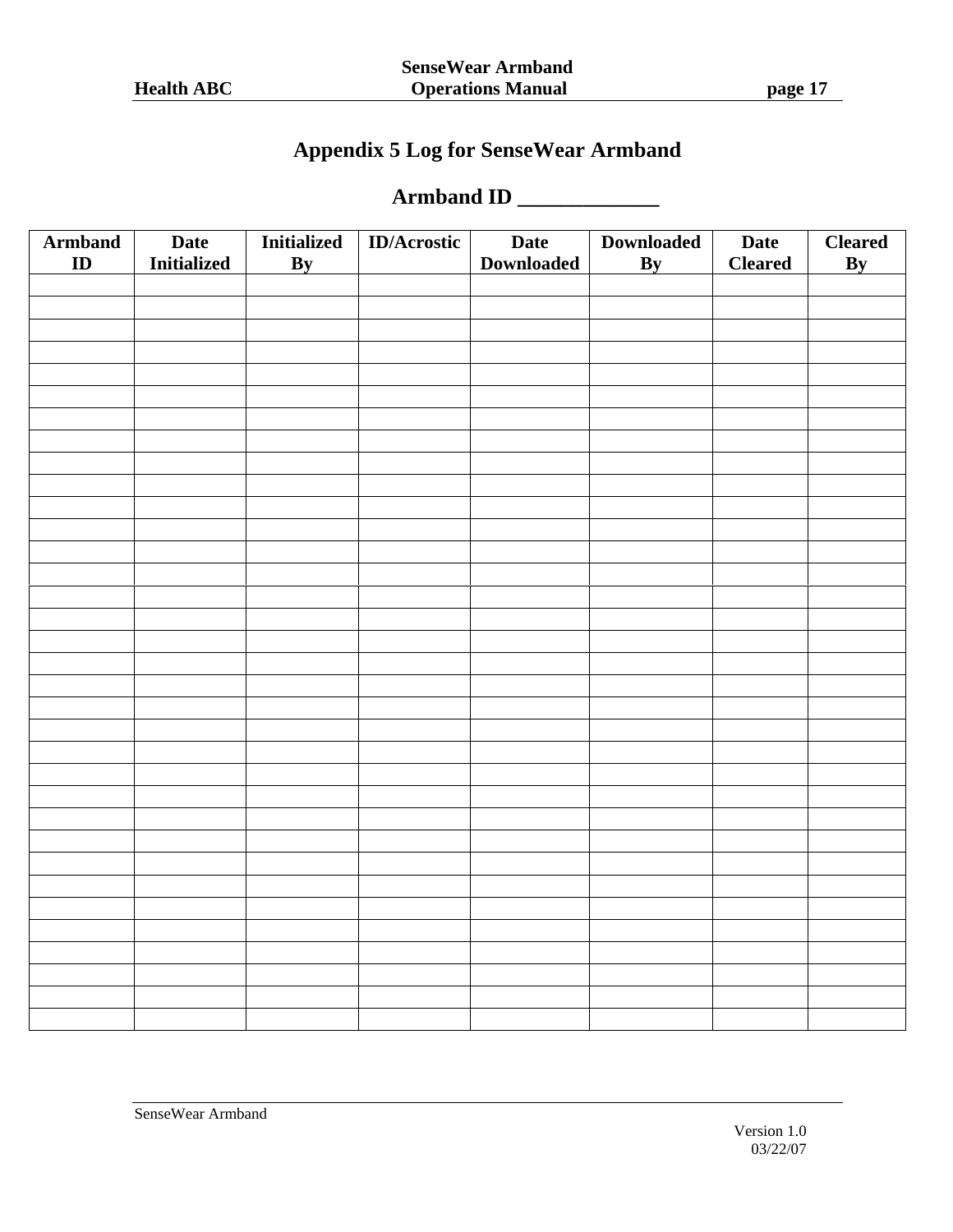#### **Appendix 6 Data Backup and Transfer**

#### Data Transfer Using the Secure Web Gateway

The following instructions explain the process for transferring data securely to the SF Coordinating Center.

In your initial connection, you may be requested to download an ActiveX control. This takes only a few seconds and is required for access to the secure site.

#### **To Start:**

In any browser go to site https://ive.psg-ucsf.org/ and enter your username and password.

|                      |                        | <b>Prevention Sciences Group</b>                 |  |
|----------------------|------------------------|--------------------------------------------------|--|
| Username<br>Password | JDoe<br>$ $ ********** | Please sign in to begin your secure IVE session. |  |
|                      | Sign In                |                                                  |  |
|                      |                        |                                                  |  |

You will see a page similar to the page below. Most of you will only have a single role listed, although you may have more as does the user below. Select the appropriate project/task based on the data you wish to transfer.

#### For HABC Transfer at Pittsburgh: HABC Data Transfer (Pitt) For HABC Transfer at Memphis: HABC Data Transfer (Tenn)

#### **Prevention Sciences Group**

You have access to the following roles through the secure gateway:

**HABC Accelerometry** OAI Clinics HABC Data Transfer (TENN) HABC Data Transfer (PITT)

Each role allows you to access certain resources. Click on the role you want to join for this session. Please contact your administrator you need help choosing a role.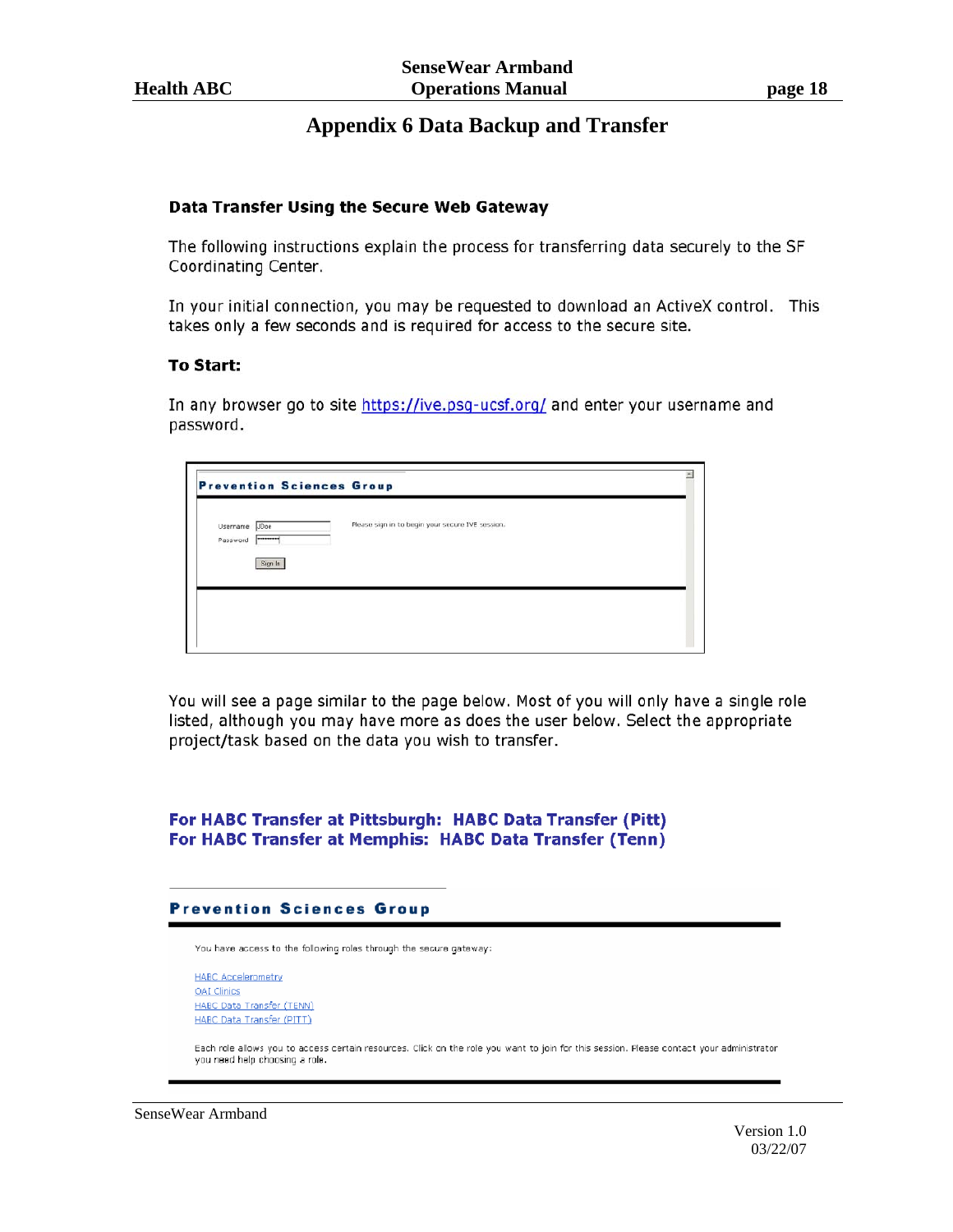Some users may receive a request to type their username and password in again. Please do so, using the " $psg$ " prefix as shown below.

|                                              | Help   Sign Out<br><b>Attention</b>                                                                                                                 |
|----------------------------------------------|-----------------------------------------------------------------------------------------------------------------------------------------------------|
| <b>Browsing</b><br>D Windows Files           | Cannot connect to the server FU-HSING in workgroup/domain PSG. The server may require your username and password. Please<br>enter this information: |
| System<br>D. Preferences                     | psg\JDoe<br>Usemame:<br>Password:<br>                                                                                                               |
| D Advanced<br>Preferences                    | Remember password<br>H                                                                                                                              |
|                                              | Continue<br>Cancel                                                                                                                                  |
|                                              |                                                                                                                                                     |
| Licensed to UCSF-PSG<br>All rights reserved. | Copyright 2001-2004 NetScreen Technologies, Inc.<br><b>SECURED BY</b><br><b>NETSCREEN</b>                                                           |

#### To upload data:

Select "Upload File"

|                           | <b>Prevention Sciences Group</b>    |      |      |          |  |  |
|---------------------------|-------------------------------------|------|------|----------|--|--|
|                           |                                     |      |      | Help     |  |  |
| <b>Browsing</b>           | Windows Files ><br>HABCData (TENN)\ |      |      |          |  |  |
| <b>D</b> Windows Files    | New Folder<br>Upload File           |      |      |          |  |  |
| System                    | <b>图 Name</b>                       | Type | Size | Modified |  |  |
| Preferences<br>D Advanced |                                     |      |      |          |  |  |
| Preferences               |                                     |      |      |          |  |  |
|                           |                                     |      |      |          |  |  |

Select "Browse" to locate the files for uploading. If you wish to rename the file, use "Save As" to enter the new name (otherwise this field can be left blank). Select "Upload".

| <b>Prevention Sciences Group</b>                                                                 |              |               |                                |  |  |
|--------------------------------------------------------------------------------------------------|--------------|---------------|--------------------------------|--|--|
|                                                                                                  |              |               | Help   Sign Out                |  |  |
| <b>Browsing</b>                                                                                  | Upload File: | Browse        |                                |  |  |
| <b>D</b> Windows Files                                                                           | Save As:     |               |                                |  |  |
| <b>System</b>                                                                                    | Upload to:   | <b>\Files</b> |                                |  |  |
| D Preferences<br>D Advanced<br>Preferences                                                       |              | Upload        |                                |  |  |
| Licensed to UCSF-PSG<br>Copyright 2001-2004 NetScreen Technologies, Inc.<br>All rights reserved. |              |               | SECURED BY<br><b>NETSCREEN</b> |  |  |